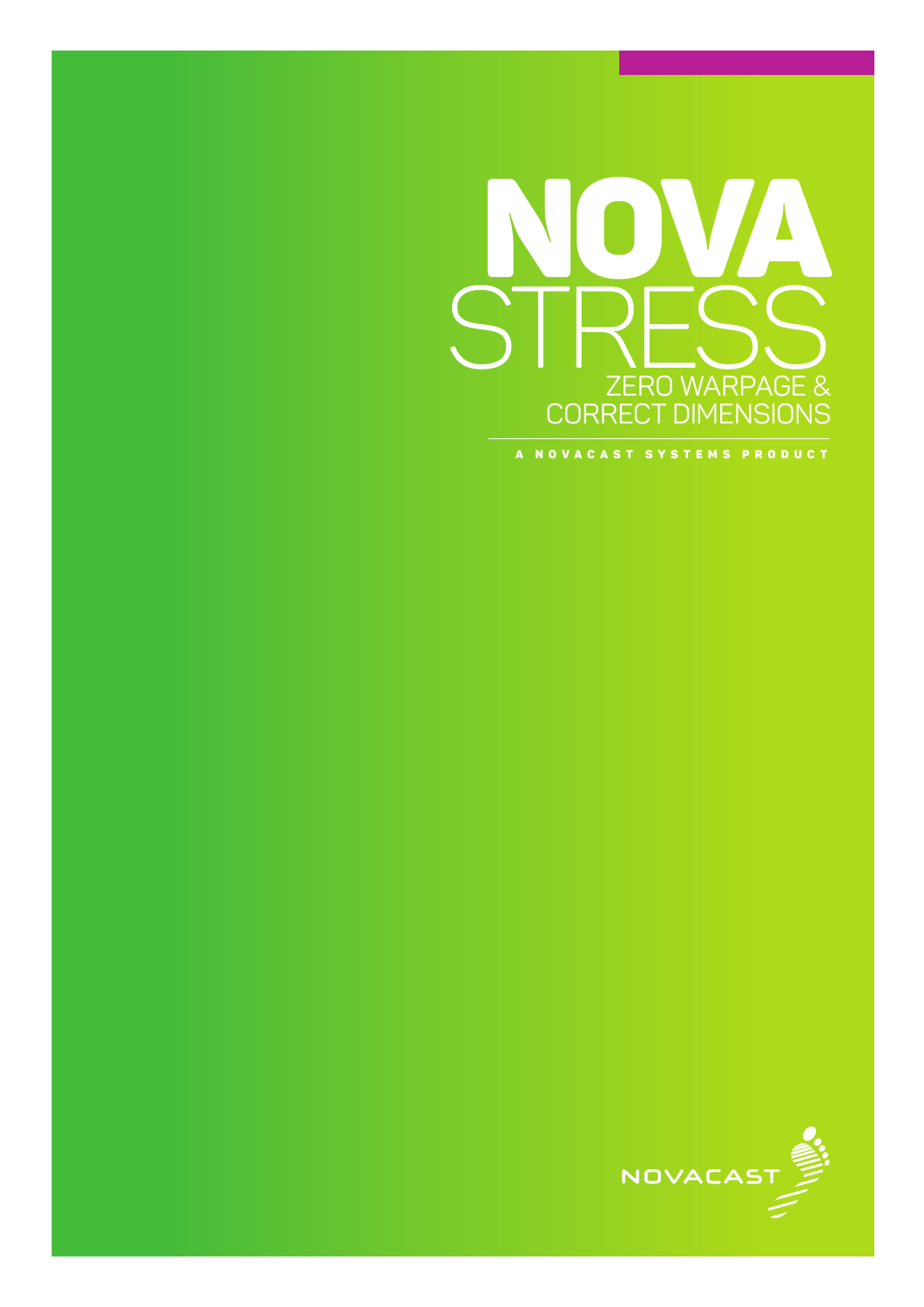

# **NOVASTRESS**

**NovaStress is the analysis tool to use when you have quality issues related to stresses. Analyze your current design and compare alter- native ones to find a quick solution and reduce the need of expensive trials in production.**

NovaStress is a solution for predicting how the part will contract. Using the simulated result of the pattern to design the physical mold will help you reach zero warpage and correct dimensions of the part. Making such die predictions means that you can save time, money and production resources.

PRINCIPAL STRESS



#### **Fast and precise**

NovaStress is fully integrated into the NovaFlow&Solid package and gives the ultimate casting simulation solution. The program uses the same meshing technology as NovaFlow&Solid, CVM (Control Volume Mesh), which exactly describes the original solid geometry. The calculation speed is very fast thanks to a specific calculation method with full contact task.

# **Avoid cracks**

Areas with plastic deformations that might have resulted in cracks can be found using the hot tear prediction or the cold tear prediction. By simulating the residual stresses you can test variants of design and process parameters in order to get a more even stress distribution.

### **Export stress results**

NovaStress can export the different stress results to any FEM based programs (Finite Element Method). These results can be used as the starting point to load calculations.

#### **Advantages**

- Calculates the deformation of the casting during solidification with full contact task solved. Deformation values can be used to compensate the pattern so that accurate tolerances can be achieved.
- Maximize the lifetime of your die identify areas in your tool prone to cracking and adjust the cooling channels through iterations in NovaFlow&Solid and NovaStress.
- Extremely easy to use (startup time 1 5 minutes)
- The stresses in the casting will indicate where the risk for cracks during solidification might occur. If the stress concentration is big and very sharp, the risk is higher.
- Save money and decrease the castings environmental footprint by optimizing the machining allowance and keep it to a minimum.
- Reduce the need of costly and energy demanding heat treatment processes by redesigning your casting and improving your process with NovaStress.
- The stresses can also be used to dimension the casting so that the pay loads on the casting components do not end up in the same place as the highest stresses.
- Criterion for cold tear as well as hot tear prediction.

DEFORMATION OF CLASSIC STRESS HARP



NOVASTRESS **– A NOVACAST SYSTEMS PRODUCT**